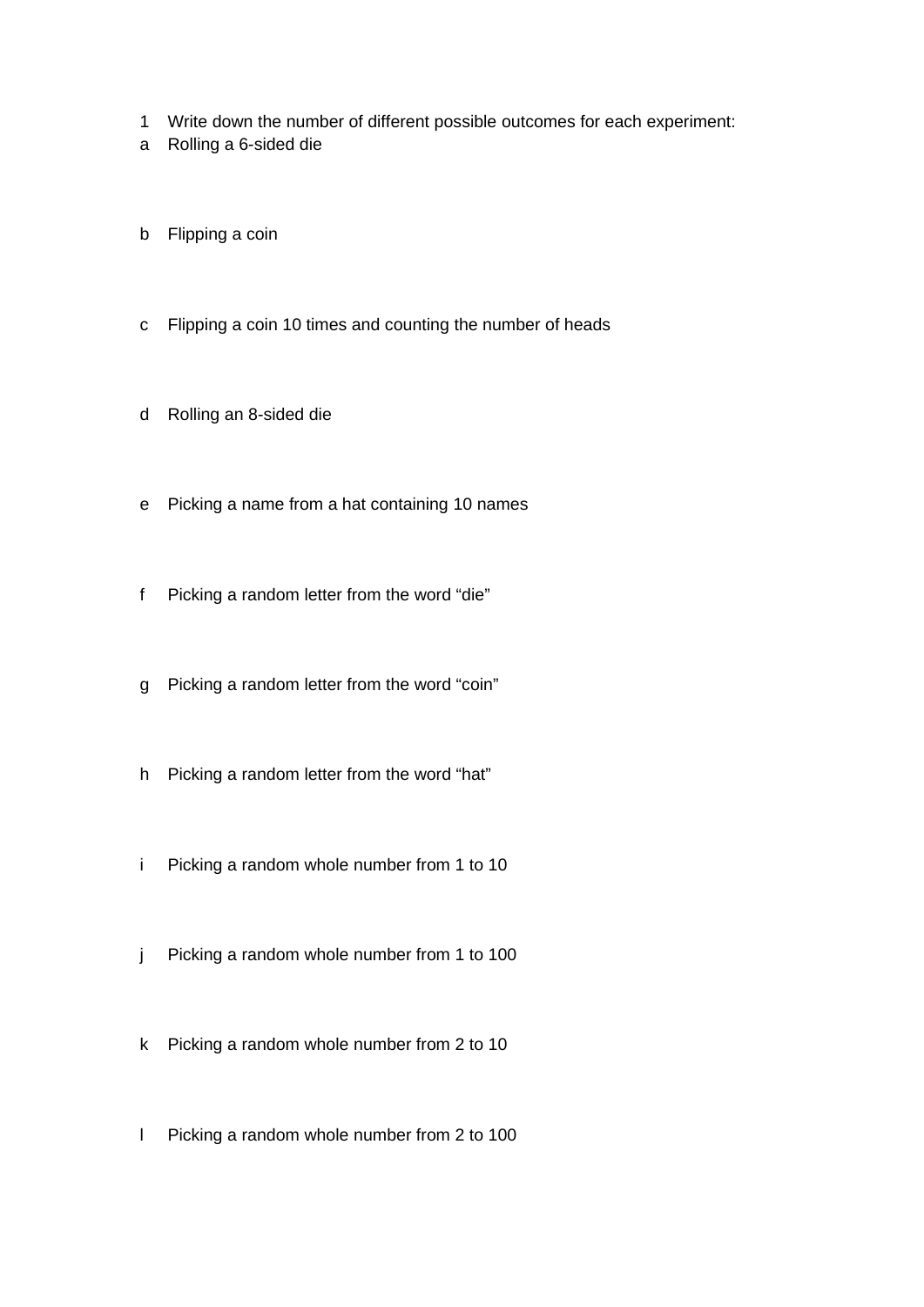- 2. Work out the probability of the following outcomes:
	- a Rolling a '1' on a 6-sided die
	- b Flipping a head
	- c Flipping a tail
	- d Rolling a '1' on an 8-sided die
	- e Picking your own name from a hat containing 10 names
	- f Picking the letter 'd' from the word "die"
	- g Picking the letter 'o' from the word "coin"
	- h Picking the letter 'h' from the word "hat"